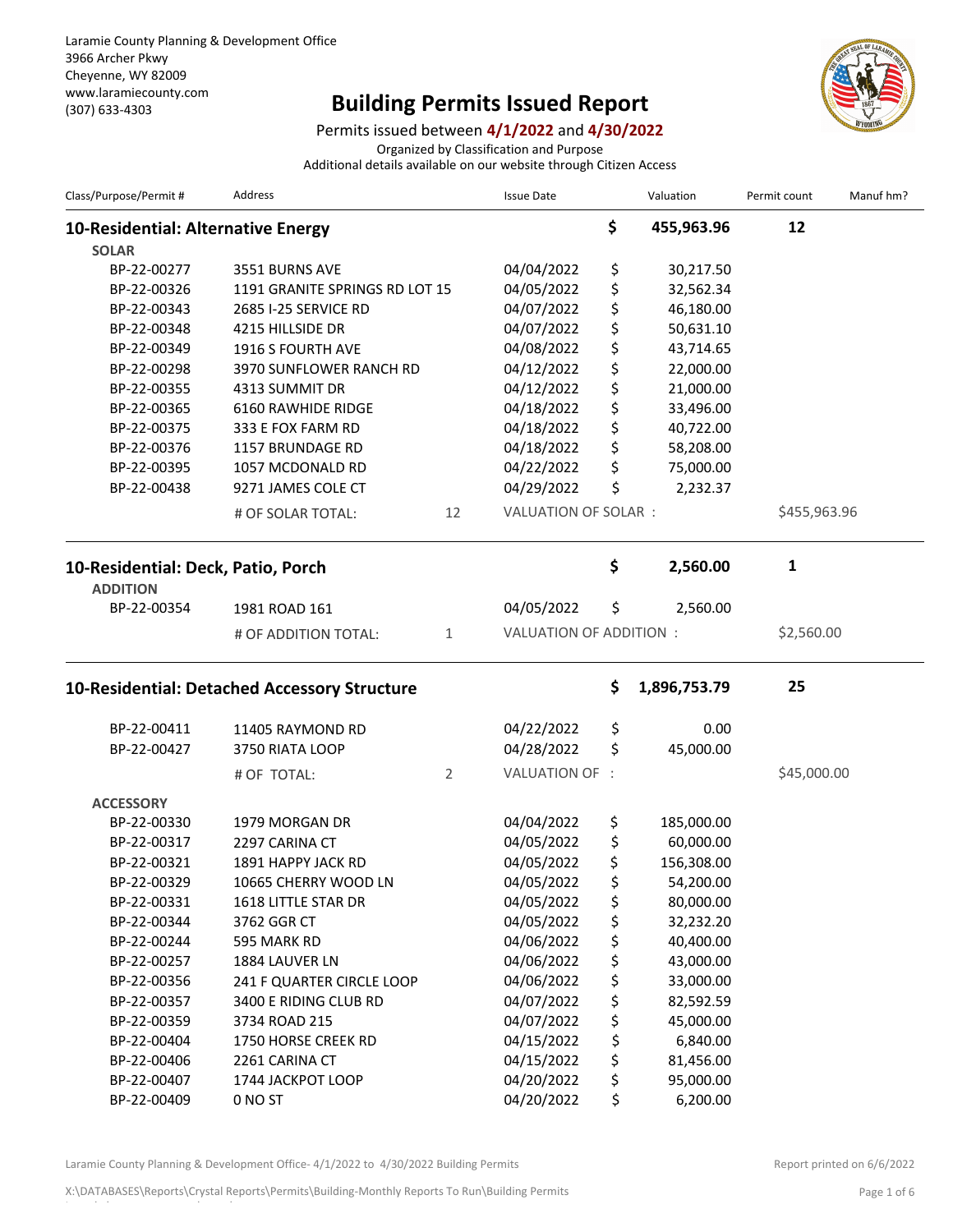| Class/Purpose/Permit #             | Address                                      |    | <b>Issue Date</b>              | Valuation      | Permit count   | Manuf hm? |
|------------------------------------|----------------------------------------------|----|--------------------------------|----------------|----------------|-----------|
|                                    | 10-Residential: Detached Accessory Structure |    |                                | \$1,896,753.79 | 25             |           |
| <b>ACCESSORY</b>                   |                                              |    |                                |                |                |           |
| BP-22-00415                        | <b>6625 BUTTERCUP DR</b>                     |    | 04/26/2022                     | \$65,000.00    |                |           |
| BP-22-00421                        | 0 NO ST                                      |    | 04/27/2022                     | \$50,000.00    |                |           |
| BP-22-00423                        | 6053 TROYER DR                               |    | 04/27/2022                     | \$20,000.00    |                |           |
| BP-22-00430                        | 2783 OUTRIDER CT                             |    | 04/28/2022                     | \$70,400.00    |                |           |
| BP-22-00437                        | <b>1452 TURQUOISE RD</b>                     |    | 04/28/2022                     | \$27,000.00    |                |           |
| BP-22-00443                        | 0 NO ST                                      |    | 04/28/2022                     | \$32,000.00    |                |           |
| BP-22-00420                        | 1653 HIDEAWAY TRL                            |    | 04/29/2022                     | \$583,125.00   |                |           |
|                                    | # OF ACCESSORY TOTAL:                        | 22 | VALUATION OF ACCESSORY:        |                | \$1,848,753.79 |           |
| <b>ADDITION</b>                    |                                              |    |                                |                |                |           |
| BP-22-00333                        | 7119 KETCHAM RD                              |    | 04/05/2022                     | \$3,000.00     |                |           |
|                                    | # OF ADDITION TOTAL:                         | 1  | VALUATION OF ADDITION :        |                | \$3,000.00     |           |
| <b>10-Residential: Generator</b>   |                                              |    |                                | \$48,729.00    | 4              |           |
| Generator                          |                                              |    |                                |                |                |           |
| BP-22-00378                        | 824 N TABLE MOUNTAIN LOOP                    |    | 04/07/2022                     | \$13,000.00    |                |           |
| BP-22-00436                        | 1908 ROAD 217                                |    | 04/20/2022                     | \$10,994.00    |                |           |
| BP-22-00449                        | 338 REMINGTON RANCH RD                       |    | 04/20/2022                     | \$12,014.00    |                |           |
| BP-22-00455                        | 660 ROAD 143                                 |    | 04/21/2022                     | \$12,721.00    |                |           |
|                                    | # OF Generator TOTAL:                        | 4  | <b>VALUATION OF Generator:</b> |                | \$48,729.00    |           |
| 10-Residential: Master Plan Review |                                              |    |                                | \$142,570.00   | 1              |           |
| <b>MASTER PLAN</b>                 |                                              |    |                                |                |                |           |
| BMP-22-00319                       | 0 NO ST                                      |    | 04/05/2022                     | \$142,570.00   |                |           |
|                                    | # OF MASTER PLAN TOTAL:                      | 1  | VALUATION OF MASTER PLAN :     |                | \$142,570.00   |           |
|                                    | 10-Residential: New Single Family Residence  |    |                                | \$3,403,852.00 | 20             |           |
| <b>NEW</b>                         |                                              |    |                                |                |                |           |
| BP-22-00306                        | 2035 CANYON DR                               |    | 04/05/2022                     | \$166,052.00   |                |           |
| BP-22-00311                        | 2635 ROAD 126                                |    | 04/05/2022                     | \$197,624.00   |                |           |
| BP-22-00316                        | 1191 GRANITE SPRINGS RD LOT 64               |    | 04/05/2022                     | \$133,184.00   |                |           |
| BP-22-00320                        | <b>1285 NORTH CAROLINA RD</b>                |    | 04/05/2022                     | \$164,800.00   |                |           |
| BP-22-00324                        | 1694 ESPEN TRL                               |    | 04/05/2022                     | \$277,792.00   |                |           |
| BP-21-01624                        | 5351 ROAD 212                                |    | 04/06/2022                     | \$106,176.00   |                |           |
| BP-22-00341                        | 1254 NORTH CAROLINA RD                       |    | 04/08/2022                     | \$181,768.00   |                |           |
| BP-22-00370                        | 3014 BUCKSHOT BLVD                           |    | 04/18/2022                     | \$114,376.00   |                |           |
| BP-22-00364                        | 2376 ROAD 217                                |    | 04/19/2022                     | \$232,197.00   |                |           |
| BP-22-00397                        | 4711 ROAD 207                                |    | 04/19/2022                     | \$105,052.00   |                |           |
| BP-22-00392                        | 2729 ROAD 226                                |    | 04/22/2022                     | \$34,400.00    |                |           |
| BP-22-00186                        | 792 N TABLE MOUNTAIN LOOP                    |    | 04/26/2022                     | \$248,168.00   |                |           |
| BP-22-00380                        | 586 ROAD 147                                 |    | 04/26/2022                     | \$169,740.00   |                |           |
| BP-22-00405                        | 1605 TORBEN RD                               |    | 04/26/2022                     | \$232,977.00   |                |           |
| BP-22-00401                        | 2304 TORBEN CT                               |    | 04/27/2022                     | \$208,512.00   |                |           |
| BP-22-00413                        | 2862 BAREBACK BLVD                           |    | 04/27/2022                     | \$142,076.00   |                |           |
| BP-22-00467                        | 1257 BENTLEY RD                              |    | 04/28/2022                     | \$164,986.00   |                |           |
| BP-22-00468                        | 1276 NORTH CAROLINA RD                       |    | 04/28/2022                     | \$164,986.00   |                |           |
| BP-22-00469                        | 1221 BENTLEY RD                              |    | 04/28/2022                     | \$164,986.00   |                |           |
| BP-22-00445                        | 680 JENNY LYNN LN                            |    | 04/29/2022                     | \$194,000.00   |                |           |

Laramie County Planning & Development Office- 4/1/2022 to 4/30/2022 Building Permits Report printed on 6/6/2022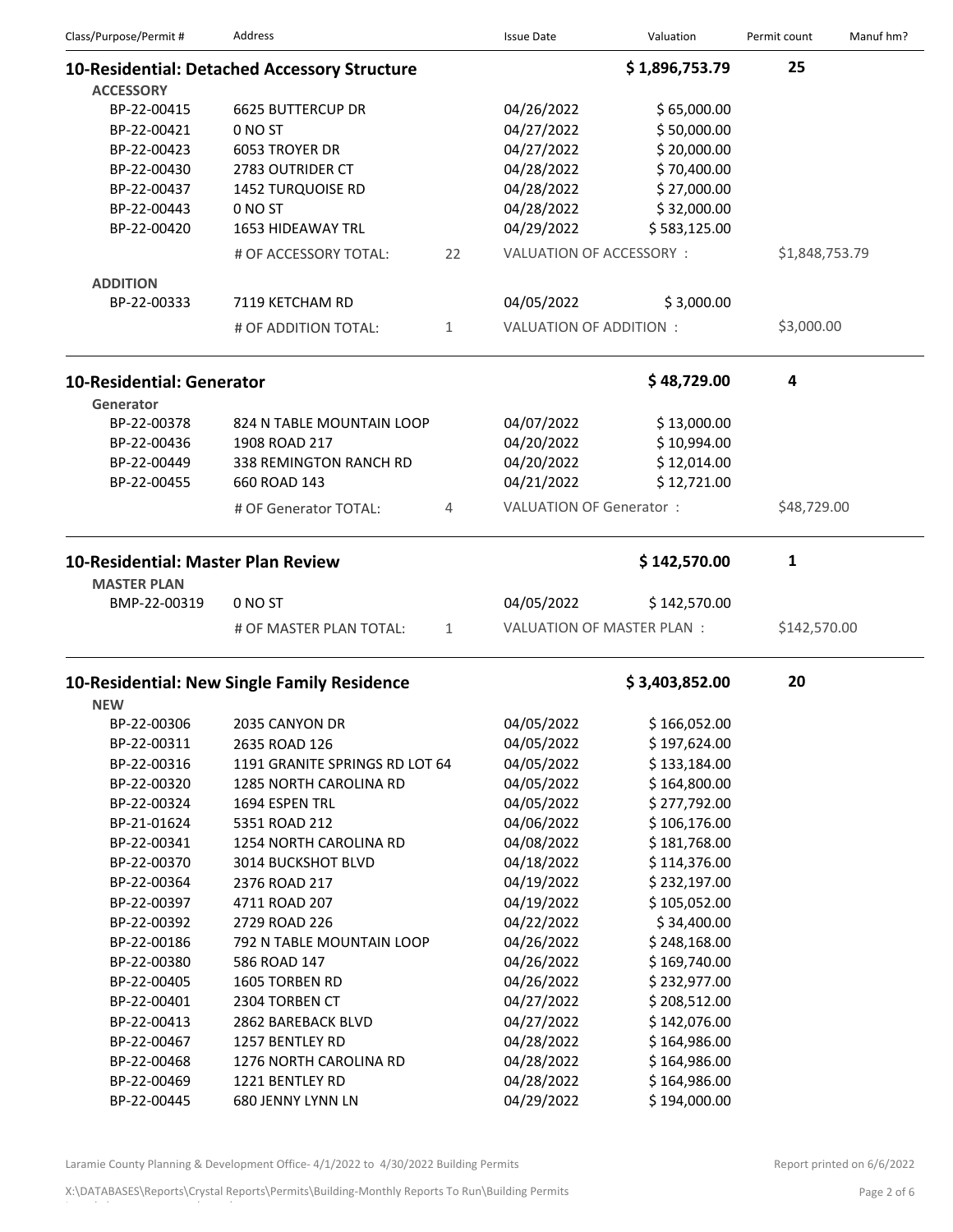| Class/Purpose/Permit #                      | Address                                  |                | <b>Issue Date</b>         | Valuation                 | Permit count   | Manuf hm?   |
|---------------------------------------------|------------------------------------------|----------------|---------------------------|---------------------------|----------------|-------------|
| 10-Residential: New Single Family Residence |                                          |                |                           | \$3,403,852.00            | 20             |             |
|                                             | # OF NEW TOTAL:                          | 20             | VALUATION OF NEW :        |                           | \$3,403,852.00 |             |
|                                             | 10-Residential: Plumb, Mech, Electr, Gas |                |                           | \$165,939.86              | 37             |             |
| <b>ELECTRICAL</b>                           |                                          |                |                           |                           |                |             |
| BP-22-00360                                 | 2355 ROAD 234                            |                | 04/04/2022                | \$5,000.00                |                |             |
| BP-22-00366                                 | 2002 S FOURTH AVE                        |                | 04/06/2022                | \$4,375.00                |                |             |
| BP-22-00371                                 | 673 ROAD 161                             |                | 04/06/2022                | \$0.00                    |                |             |
| BP-22-00384                                 | <b>609 PONTILLO DR</b>                   |                | 04/08/2022                | \$2,800.00                |                |             |
| BP-22-00386                                 | 0 NO ST                                  |                | 04/08/2022                | \$2,000.00                |                |             |
| BP-22-00394                                 | 0 NO ST                                  |                | 04/12/2022                | \$0.00                    |                |             |
| BP-22-00396                                 | 418 E COLLEGE DR                         |                | 04/12/2022                | \$15,970.00               |                |             |
| BP-22-00400                                 | 0 NO ST                                  |                | 04/13/2022                | \$1,500.00                |                |             |
| BP-22-00418                                 | 3163 ROAD 222                            |                | 04/15/2022                | \$2,000.00                |                |             |
| BP-22-00434                                 | 5720 ROAD 225                            |                | 04/19/2022                | \$1,200.00                |                |             |
| BP-22-00440                                 | 322 E LAUGHLIN RD                        |                | 04/19/2022                | \$2,200.00                |                |             |
| BP-22-00441                                 | <b>603 E NATION RD</b>                   |                | 04/19/2022                | \$2,050.00                |                |             |
| BP-22-00442                                 | 1800 ROAD 161                            |                | 04/19/2022                | \$900.00                  |                |             |
| BP-22-00447                                 | 297 ROAD 161                             |                | 04/20/2022                | \$1,200.00                |                |             |
| BP-22-00448                                 | 297 ROAD 161                             |                | 04/20/2022                | \$1,200.00                |                |             |
| BP-22-00451                                 | 712 ROAD 161                             |                | 04/21/2022                | \$900.00                  |                |             |
| BP-22-00456                                 | 2312 MUGHO RD                            |                | 04/21/2022                | \$1,600.00                |                |             |
| BP-22-00460                                 | 1479 FIRE STAR DR                        |                | 04/22/2022                | \$2,652.00                |                |             |
| BP-22-00462                                 | 8818 RED FOX RD                          |                | 04/22/2022                | \$3,500.00                |                |             |
| BP-22-00463                                 | 0 NO ST                                  |                | 04/25/2022                | \$1,000.00                |                |             |
| BP-22-00471                                 | 1911 HORSE CREEK RD                      |                | 04/25/2022                | \$5,000.00                |                |             |
| BP-22-00481                                 | 1061 ROAD 153                            |                | 04/27/2022                | \$800.00                  |                |             |
| BP-22-00487                                 | 300 E PROSSER RD LOT 63                  |                | 04/28/2022                | \$1,500.00                |                |             |
| BP-22-00489                                 | 704 W COLLEGE DR                         |                | 04/28/2022                | \$1,600.00                |                |             |
|                                             | # OF ELECTRICAL TOTAL:                   | 24             |                           | VALUATION OF ELECTRICAL : |                | \$60,947.00 |
| <b>FE</b>                                   |                                          |                |                           |                           |                |             |
| BP-22-00385                                 | 0 NO ST                                  |                | 04/08/2022                | \$5,574.66                |                |             |
| BP-22-00453                                 | 1038 DAN RANCH RD                        |                | 04/21/2022                | \$7,431.52                |                |             |
|                                             | # OF FE TOTAL:                           | $\overline{2}$ | VALUATION OF FE:          |                           | \$13,006.18    |             |
| <b>FUEL TANKS</b>                           |                                          |                |                           |                           |                |             |
| BP-22-00390                                 | 7504 SCHRADER LN                         |                | 04/11/2022                | \$28,000.00               |                |             |
|                                             | # OF FUEL TANKS TOTAL:                   | $\mathbf{1}$   | VALUATION OF FUEL TANKS:  |                           | \$28,000.00    |             |
| <b>FURNACE/AC</b>                           |                                          |                |                           |                           |                |             |
| BP-22-00368                                 | 3609 CARLA DR                            |                | 04/06/2022                | \$5,288.50                |                |             |
| BP-22-00369                                 | 7505 VAN BUREN AVE                       |                | 04/06/2022                | \$4,319.29                |                |             |
| BP-22-00374                                 | 9520 POWDERHOUSE RD                      |                | 04/06/2022                | \$5,503.96                |                |             |
| BP-22-00383                                 | 8360 SURREY RD                           |                | 04/08/2022                | \$4,460.94                |                |             |
| BP-22-00425                                 | 832 SPRING BEAUTY TRL                    |                | 04/18/2022                | \$10,320.89               |                |             |
| BP-22-00483                                 | 7608 DELL RANGE BLVD                     |                | 04/27/2022                | \$7,561.80                |                |             |
| BP-22-00496                                 | 300 E PROSSER RD LOT 82                  |                | 04/29/2022                | \$3,316.36                |                |             |
|                                             | # OF FURNACE/AC TOTAL:                   | $\overline{7}$ | VALUATION OF FURNACE/AC : |                           | \$40,771.74    |             |
|                                             |                                          |                |                           |                           |                |             |
| <b>GAS</b><br>BP-22-00494                   | 2520 SITTING BULL RD                     |                | 04/29/2022                | \$200.00                  |                |             |
|                                             |                                          |                |                           |                           |                |             |
|                                             | # OF GAS TOTAL:                          | $\mathbf{1}$   | VALUATION OF GAS:         |                           | \$200.00       |             |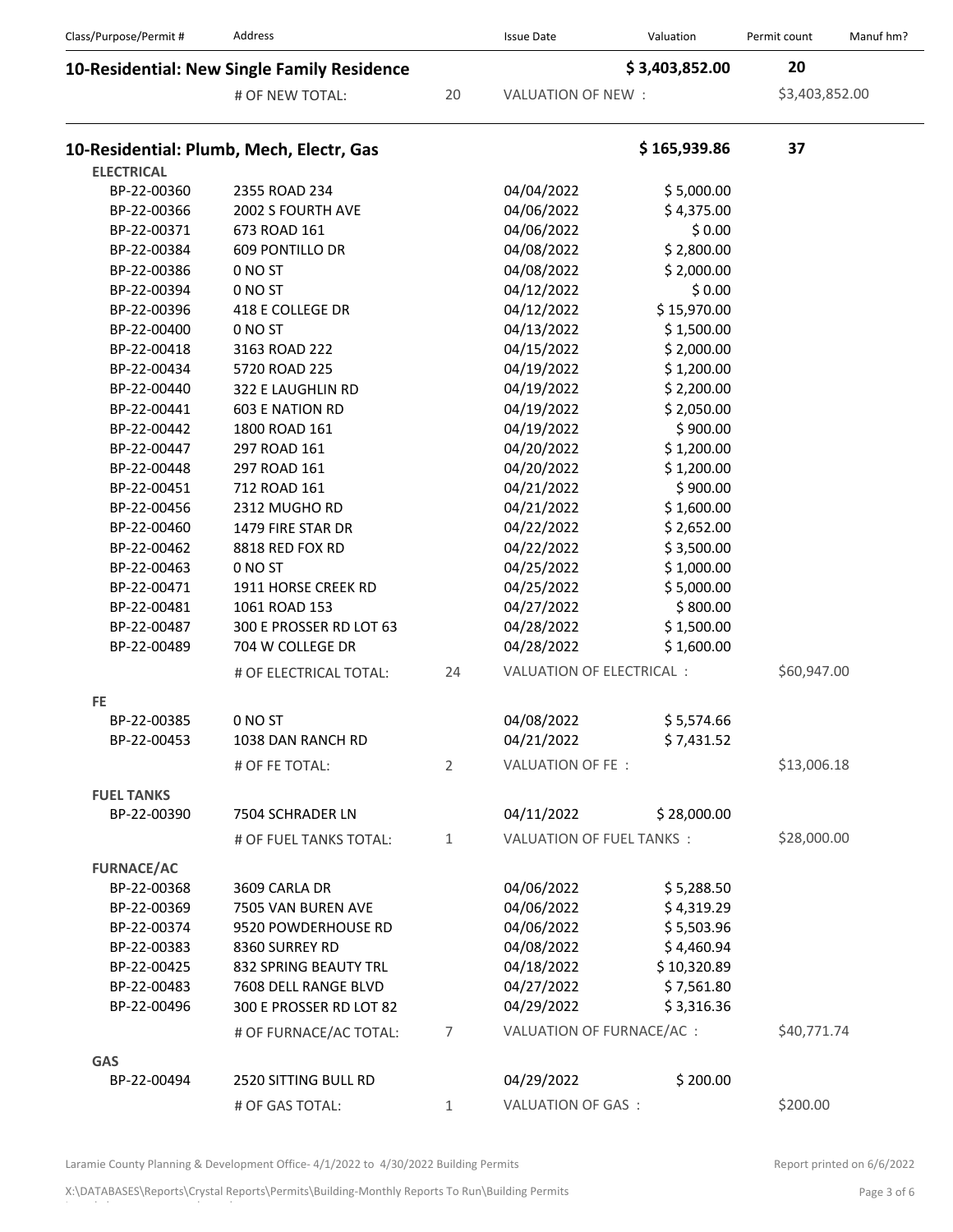| Class/Purpose/Permit #         | <b>Address</b>                               |                | <b>Issue Date</b>           | Valuation      | Permit count | Manuf hm? |
|--------------------------------|----------------------------------------------|----------------|-----------------------------|----------------|--------------|-----------|
|                                | 10-Residential: Plumb, Mech, Electr, Gas     |                |                             | \$165,939.86   | 37           |           |
| <b>GE</b>                      |                                              |                |                             |                |              |           |
| BP-22-00424                    | 7507 AZTEC DR                                |                | 04/18/2022                  | \$5,000.00     |              |           |
|                                | # OF GE TOTAL:                               | $\mathbf{1}$   | VALUATION OF GE :           |                | \$5,000.00   |           |
| <b>GFE</b>                     |                                              |                |                             |                |              |           |
| BP-22-00393                    | 325 ROAD 128A                                |                | 04/11/2022                  | \$18,014.94    |              |           |
|                                | # OF GFE TOTAL:                              | $\mathbf{1}$   | VALUATION OF GFE:           |                | \$18,014.94  |           |
|                                |                                              |                |                             |                |              |           |
|                                | 10-Residential: Renovation And/Or Addition   |                |                             | \$307,210.00   | 16           |           |
| <b>ADDITION</b>                |                                              |                |                             |                |              |           |
| BP-22-00327                    | 8214 POWDERHOUSE RD                          |                | 04/06/2022                  | \$7,267.00     |              |           |
| BP-22-00336                    | 1423 ROAD 139                                |                | 04/06/2022                  | \$80,700.00    |              |           |
| BP-22-00403                    | 4031 WINTERSET DR                            |                | 04/25/2022                  | \$9,675.00     |              |           |
| BP-22-00408                    | 11418 TONTO RD                               |                | 04/27/2022                  | \$16,368.00    |              |           |
| BP-22-00426                    | 1101 AVENUE C                                |                | 04/28/2022                  | \$24,480.00    |              |           |
|                                | # OF ADDITION TOTAL:                         | 5              | VALUATION OF ADDITION :     |                | \$138,490.00 |           |
| <b>RENOVATION</b>              |                                              |                |                             |                |              |           |
| BP-22-00285                    | 1311 ASHFORD DR                              |                | 04/05/2022                  | \$34,400.00    |              |           |
| BP-22-00332                    | 4913 RIDGE RD                                |                | 04/06/2022                  | \$27,000.00    |              |           |
| BP-22-00347                    | 120 W RIDING CLUB RD                         |                | 04/07/2022                  | \$13,000.00    |              |           |
| BP-22-00351                    | 1629 LITTLE STAR DR                          |                | 04/11/2022                  | \$1,200.00     |              |           |
| BP-21-01227-01                 | 6405 SAYKALLY RD                             |                | 04/11/2022                  | \$9,100.00     |              |           |
| BP-22-00358                    | 8825 RIDGE RD                                |                | 04/13/2022                  | \$1,200.00     |              |           |
| BP-22-00457                    | 1629 LITTLE STAR DR                          |                | 04/25/2022                  | \$0.00         |              |           |
| BP-22-00410                    | 721 TERRY RANCH RD                           |                | 04/26/2022                  | \$36,340.00    |              |           |
| BP-22-00419                    | 7826 POWDERHOUSE RD                          |                | 04/27/2022                  | \$4,480.00     |              |           |
| BP-22-00435                    | 11606 RAYMOND RD                             |                | 04/28/2022                  | \$10,000.00    |              |           |
| BP-22-00444                    | <b>6606 LONGABAUGH WAY</b>                   |                | 04/29/2022                  | \$32,000.00    |              |           |
|                                |                                              |                |                             |                |              |           |
|                                | # OF RENOVATION TOTAL:                       | 11             | VALUATION OF RENOVATION :   |                | \$168,720.00 |           |
|                                | 15-Demolition: Residential And/Or Commerical |                |                             | \$300.00       | 1            |           |
| <b>DEMOLISH</b><br>BP-22-00416 | 406 ROAD 154                                 |                | 04/26/2022                  | \$300.00       |              |           |
|                                | # OF DEMOLISH TOTAL:                         | 1              | VALUATION OF DEMOLISH:      |                | \$300.00     |           |
|                                |                                              |                |                             |                |              |           |
| 20-Commercial                  |                                              |                |                             | \$1,104,664.14 | 14           |           |
| <b>ACCESSORY</b>               |                                              |                |                             |                |              |           |
| BP-22-00381                    | 7221 SPACE DR                                |                | 04/19/2022                  | \$20,000.00    |              |           |
|                                | # OF ACCESSORY TOTAL:                        | 1              | VALUATION OF ACCESSORY :    |                | \$20,000.00  |           |
| <b>ADDITION</b>                |                                              |                |                             |                |              |           |
| BP-22-00412                    | 1112 S PARSLEY BLVD                          |                | 04/26/2022                  | \$99,982.00    |              |           |
| BP-22-00429                    | 1807 E FOX FARM RD                           |                | 04/28/2022                  | \$140,000.00   |              |           |
|                                | # OF ADDITION TOTAL:                         | $\overline{2}$ | VALUATION OF ADDITION :     |                | \$239,982.00 |           |
|                                |                                              |                |                             |                |              |           |
| <b>COMMTWRSINGLE</b>           |                                              |                |                             |                |              |           |
| BP-22-00391                    | 0 NO ST                                      |                | 04/22/2022                  | \$20,000.00    |              |           |
|                                | # OF COMMTWRSINGLE TOTAL: 1                  |                | VALUATION OF COMMTWRSINGLE: |                | \$20,000.00  |           |
|                                |                                              |                |                             |                |              |           |
| <b>ELECTRICAL</b>              |                                              |                |                             |                |              |           |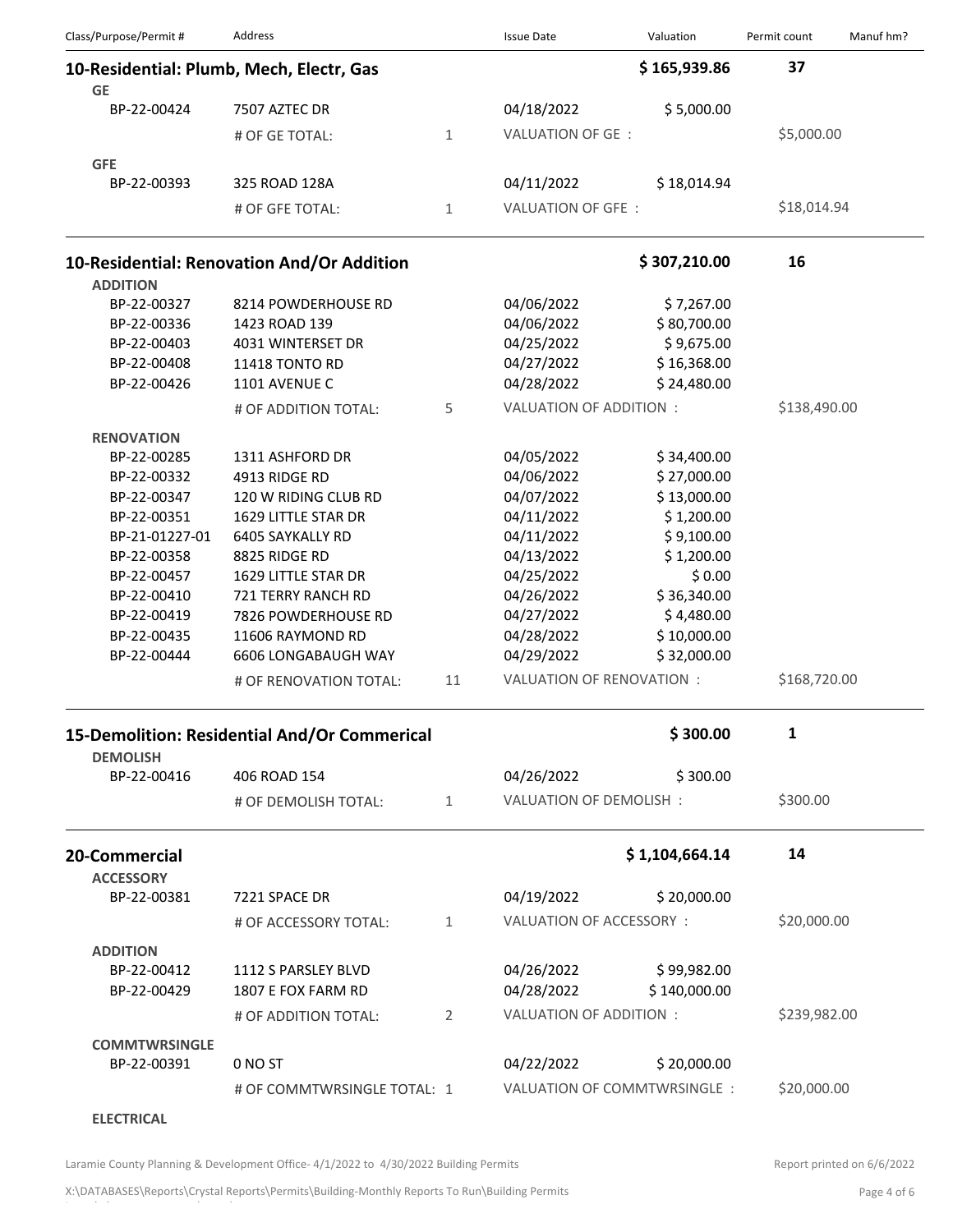| Class/Purpose/Permit#              | <b>Address</b>                            |                | <b>Issue Date</b>         | Valuation                  | Permit count            | Manuf hm? |
|------------------------------------|-------------------------------------------|----------------|---------------------------|----------------------------|-------------------------|-----------|
| 20-Commercial<br><b>ELECTRICAL</b> |                                           |                |                           | \$1,104,664.14             | 14                      |           |
| BP-22-00399<br>BP-22-00431         | 3414 POLK AVE<br>999 ROAD 162             |                | 04/13/2022<br>04/29/2022  | \$4,200.00<br>\$118,000.00 |                         |           |
|                                    | # OF ELECTRICAL TOTAL:                    | 2              | VALUATION OF ELECTRICAL : |                            | \$122,200.00            |           |
| <b>GENERATOR</b>                   |                                           |                |                           |                            |                         |           |
| BP-22-00322<br>BP-22-00328         | 3818 I-25 SERVICE RD<br>4388 ROAD 215     |                | 04/05/2022<br>04/06/2022  | \$50,000.00<br>\$50,000.00 |                         |           |
|                                    | # OF GENERATOR TOTAL:                     | 2              | VALUATION OF GENERATOR :  |                            | \$100,000.00            |           |
| <b>PLUMBING</b>                    |                                           |                |                           |                            |                         |           |
| BP-22-00452                        | 1500 AVENUE C LOT 1                       |                | 04/21/2022                | \$3,000.00                 |                         |           |
|                                    | # OF PLUMBING TOTAL:                      | $\mathbf{1}$   | VALUATION OF PLUMBING :   |                            | \$3,000.00              |           |
| <b>RENOVATION</b>                  |                                           |                |                           |                            |                         |           |
| BP-21-01403                        | 6270 ROAD 212                             |                | 04/06/2022                | \$4,509.00                 |                         |           |
| BP-22-00361                        | 1400 E COLLEGE DR                         |                | 04/07/2022                | \$459,905.00               |                         |           |
| BP-22-00363                        | 1308 S GREELEY HWY                        |                | 04/13/2022                | \$70,997.14                |                         |           |
| BP-22-00255<br>BP-22-00432         | 614 S GREELEY HWY<br>8 US 85              |                | 04/15/2022<br>04/28/2022  | \$48,000.00<br>\$16,071.00 |                         |           |
|                                    | # OF RENOVATION TOTAL:                    | 5              | VALUATION OF RENOVATION : |                            | \$599,482.14            |           |
|                                    |                                           |                |                           |                            |                         |           |
|                                    | 30-Manufactured Home: Pre-Move Inspection |                |                           |                            | $\overline{\mathbf{2}}$ |           |
|                                    |                                           |                |                           |                            |                         |           |
| BP-22-00422                        | 1410 E FOX FARM RD LOT 13                 |                | 04/18/2022                |                            |                         | true      |
| BP-22-00458                        | 609 E PROSSER RD LOT 31                   |                | 04/22/2022                |                            |                         | true      |
|                                    | # OF TOTAL:                               | $\overline{2}$ | VALUATION OF :            |                            |                         |           |
| <b>30-Manufactured Home: Set</b>   |                                           |                |                           | \$10,900.00                | 5                       |           |
| <b>MOVE</b>                        |                                           |                |                           |                            |                         |           |
| BP-22-00417                        | 701 PLEASANT VALLEY TRL                   |                | 04/20/2022                | \$3,200.00                 |                         | true      |
| BP-22-00459                        | 713 W PROSSER RD LOT 2                    |                | 04/22/2022                | \$1,000.00                 |                         | true      |
| BP-22-00480                        | 314 PLEASANT VALLEY TRL                   |                | 04/27/2022                | \$3,200.00                 |                         | true      |
|                                    | # OF MOVE TOTAL:                          | 3              | VALUATION OF MOVE:        |                            | \$7,400.00              |           |
| <b>NEW</b>                         |                                           |                |                           |                            |                         |           |
| BP-22-00439                        | 713 W PROSSER RD LOT 15                   |                | 04/25/2022                | \$300.00                   |                         | true      |
| BP-22-00473                        | 505 LITTLE VALLEY TRL                     |                | 04/27/2022                | \$3,200.00                 |                         | true      |
|                                    | # OF NEW TOTAL:                           | $\overline{2}$ | VALUATION OF NEW :        |                            | \$3,500.00              |           |
|                                    |                                           |                |                           |                            |                         |           |
|                                    | 40-Agricultural Exemption (Building Only) |                |                           |                            | 4                       |           |
| <b>ACCESSORY</b><br>AG-22-00398    | 4452 ROAD 207                             |                | 04/13/2022                |                            |                         |           |
| AG-22-00470                        | 1911 HORSE CREEK RD                       |                | 04/26/2022                |                            |                         |           |
| AG-22-00472                        | 5555 ROAD 220                             |                | 04/27/2022                |                            |                         |           |
|                                    |                                           |                | VALUATION OF ACCESSORY:   |                            |                         |           |
|                                    | # OF ACCESSORY TOTAL:                     | 3              |                           |                            |                         |           |
| <b>AGRICULTURAL</b>                |                                           |                |                           |                            |                         |           |
| AG-22-00485                        | 4460 ROAD 207                             |                | 04/28/2022                |                            |                         |           |

# OF AGRICULTURAL TOTAL: 1 VALUATION OF AGRICULTURAL :